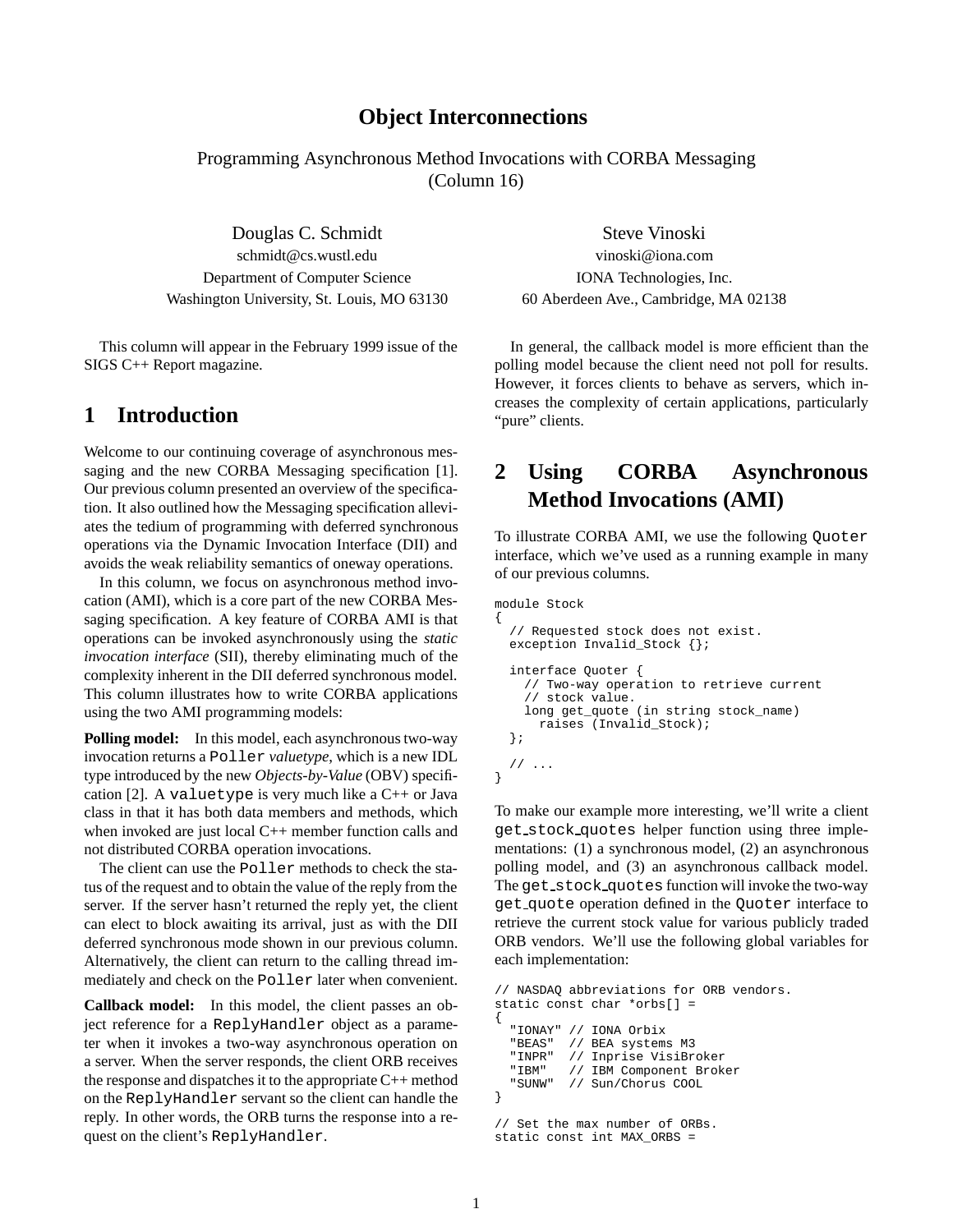```
sizeof (orbs) / sizeof (*orbs);
```

```
// Keep track of the asynchronous
// reply count.
static int reply_count = MAX_ORBS;
```
We show each implementation below.

#### **2.1 Synchronous Model**

**Implementation:** Assuming we've got an object reference of type Quoter, here's a quick refresher on the steps required to write a client get stock quotes method that uses the synchronous model:

**1. Generate stubs from the IDL file:** In this step, we run the Stock module through a conventional IDL compiler. The IDL compiler automatically generates the stubs that implement the SII  $C_{++}$  mapping.

**2. Write the client using stubs:** In this step, we simply use the stubs generated by the compiler to write our client get stock quotes method, as follows:

```
void get_stock_quotes
  (CORBA::ORB_ptr orb,
   Stock::Quoter_ptr quoter_ref)
{
  // Make synchronous two-way calls.
  for (int i = 0; i < MAX ORBS; i++) {
    CORBA::Long value =
      quoter_ref->get_quote (orbs[i]);
    cout << "Current value of "
         << orbs[i] << " stock: "
         << value << endl;
  }
  // ...
}
```
Each call to the get quote operation causes the stub to transmit the request to the object. The client then blocks synchronously in the stub waiting for the reply to return from the server.

**Evaluating the synchronous model:** This code is obvious and natural to most C++ programmers because it uses twoway synchronous calls. However, the overall time required to complete the for loop will depend largely on the latency of the longest two-way call. Moreover, if earlier calls take a long time to return, subsequent calls will be delayed, even if they could return immediately.

While the calling thread is blocked waiting for each response, there is nothing else that it can do. Moreover, if the client is single-threaded, this means that the whole process is blocked while waiting for each reply. Many types of applications, particularly real-time applications that monitor embedded control systems [3], cannot afford to block an entire process while waiting for a reply.

To work around the limitations with the synchronous model shown above, we reimplement the client get stock quotes function below using the asynchronous polling model defined in the CORBA Messaging AMI specification.

#### **2.2 Asynchronous Polling Model**

**Implementation:** The AMI polling model implementation for the client get stock quotes function requires the following steps:

**1. Generate "implied IDL" for polling signatures:** In this step, we run the Stock module through an IDL compiler that supports the  $C_{++}$  mapping for the AMI polling model. Such a compiler maps operations and attributes in each IDL interface to *implied IDL*. The term *implied IDL* refers to the fact that the IDL compiler "logically" generates additional IDL based on the standard IDL declarations fed into it, and then compiles the original IDL and the implied IDL into stubs and skeletons.

In the implied IDL mapping for the polling model, the IDL compiler generates polling operation and attribute names that are prefixed by "sendp\_" In general, in and inout parameters in each original IDL operation map to in parameters in each sendp operation.

In the stock quote example, the automatically-generated implied polling operation is called sendp get quote and has the following signature:

```
namespace Stock
{
  class Quoter
    : public virtual CORBA::Object
  {
  public:
    Stock::AMI_QuoterPoller *
     sendp_get_quote (const char *stockname);
  // ...
  };
};
```
Rather than blocking until the reply arrives, the sendp get quote operation returns a pointer to a Stock::AMI QuoterPoller, which is defined by the following automatically-generated implied class:

```
namespace Stock
{
 class AMI_QuoterPoller
    : public Messaging::Poller
  {
 public:
    virtual void get_quote
     (CORBA::ULong timeout,
      CORBA::Long_out ami_return_val);
 };
}
```
The client can subsequently query an AMI QuoterPoller object to retrieve the stock value when the reply arrives from the server. Because AMI QuoterPoller is a valuetype, an invocation of the get quote method on an AMI QuoterPoller object is always *collocated*, *i.e.*, the call is invoked locally and does not go across the network.

In general, inout and out parameters and return values for each operation in an IDL interface Foo map to out parameters in each method in the automatically generated AMI FooPoller class. Moreover, each method can be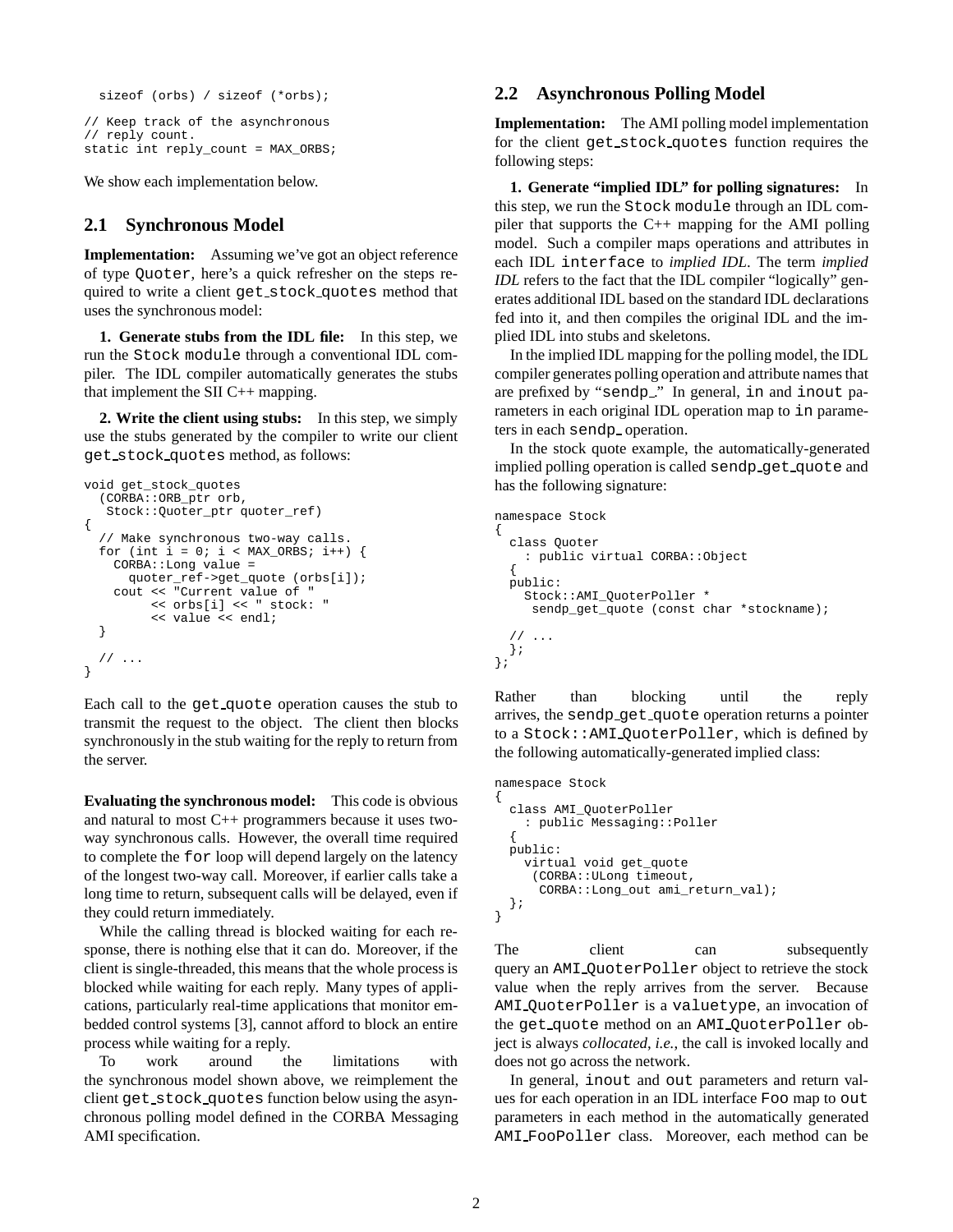given a timeout to bound the amount of time the client is willing to wait for the reply to return. If the operation invocation results in an exception, its corresponding AMI FooPoller method throws that exception when you invoke it.

**2. Rewrite the client to use** Poller**s:** In this step, we reimplement the client get stock quotes function to use the generated sendp get quote operation, which invokes the calls asynchronously, as follows:

```
void get_stock_quotes
  (CORBA::ORB_ptr orb,
   Stock::Quoter_ptr quoter_ref)
{
  Stock::AMI_QuoterPoller *pollers[MAX_ORBS];
  int i;
  // Make asynchronous two-way calls using
  // the polling model.
  for (i = 0; i < MAX_ORBS; i++)pollers[i] =
      quoter_ref->sendp_get_quote (orbs[i]);
```
Once all the calls have been invoked asynchronously, the client can query the Poller objects for the replies. In this example, the get stock quotes function will first try to obtain all the replies without blocking, *i.e.*, it will perform a "nonblocking poll" by setting the timeout parameter to 0, as follows:

```
// Set to the minimum timeout value,
// i.e., "return immediately".
CORBA::ULong min_timeout = 0;
// Obtain the results via
// "immediate polling".
for (i = 0; i < MAX_ORBS; i++) {
 try {
    CORBA::Long value;
    // Don't block if the result isn't
    // ready.
    pollers[i]->get_quote (min_timeout,
                           value);
    cout << "Current value of "
         << orbs[i] << " stock: "
         << value << endl;
    // Zero-out the ORB name
    // once we get a return value.
    orbs[i] = 0;reply_count--;
  }
  // Catch exception indicating
  // response is not yet available.
 catch (const CORBA::NO RESPONSE &)
  {}
}
```
Only if all the replies haven't arrived, *i.e.*, the reply count is  $> 0$ , do we actually block the client by setting the timeout parameter to  $-1$ , as follows:

```
// Set to the larger timeout value,
// i.e., "block forever".
CORBA::ULong max_timeout =
 CORBA::ULong (-1);
// Obtain any remaining results via
// "indefinite polling".
for (i = 0; i < MAX_ORBS; i++) {
  // Skip replies we've already obtained.
  if (orbs[i] == 0)continue;
```

```
CORBA::Long value;
   // Block indefinitely until the result
   // is ready.
   pollers[i]->get_quote (max_timeout,
                           value);
   cout << "Current value of "
        << orbs[i] << " stock: "
        << value << endl;
   // Zero-out the ORB name
   // once we get a return value.
   orbs[i] = 0;}
 // ...
}
```
In this implementation, the get stock quotes function does nothing other than poll for the results. Programs that use the AMI polling model would normally perform other processing, however, *e.g.*, they would service a GUI or update a sensor reading in between calls to the Pollers.

**Evaluating the AMI polling model:** The AMI polling model requires programmers to write more C++ code than they do for synchronous two-way calls. For instance, the AMI polling implementation of get stock quotes must keep track of the AMI QuoterPoller results returned from the sendp get quote call. Once all the calls are invoked, programmers must then query the Pollers explicitly to retrieve the reply. In contrast, conventional synchronous two-way CORBA calls wait for replies in their generated stubs, which alleviates the need for application polling.

An implementation-related drawback to using AMI polling is that it requires you to use Objects-by-Value (OBV) in your application. The OBV specification is overly complicated and has no track record of success in any real-world applications. Unlike most OMG specifications, OBV was mostly invented on-the-fly, with the submitters often making significant changes to the specification only hours before its revision deadlines passed. Because of the low quality and high complexity of the OBV specification, it will take a long time before ORBs properly support it. You may want to avoid it until ORB vendors and the OMG can work all the kinks out of it.

Another drawback with the AMI polling model is that it doesn't really solve the inefficiency of waiting for long latency calls to complete, which was a problem with the synchronous get stock quotes implementation shown in Section 2.1. In both cases, one long-running call could unduly delay the client from completing other calls. To work around this problem, we'll next implement the client get stock quotes function using the AMI *callback* model instead of the polling model. $<sup>1</sup>$ </sup>

#### **2.3 Asynchronous Callback Model**

**Implementation:** The AMI callback model implementation for the client get stock quotes function requires

<sup>1</sup> Another way to work around this problem is to use PollableSets, which we'll discuss in a subsequent column.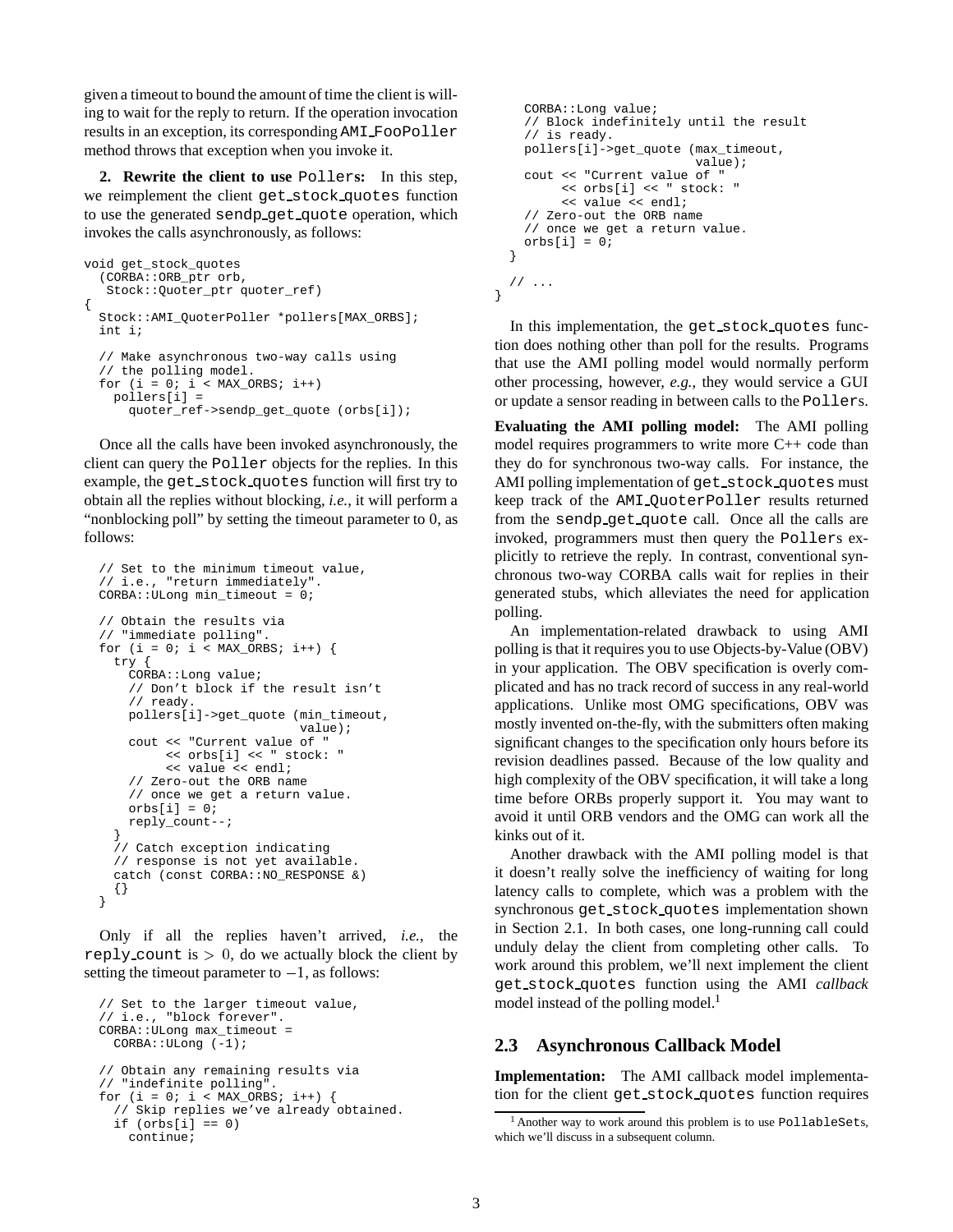the following steps:

**1. Generate implied IDL for callback signatures:** In this step, we run the Stock module through an IDL compiler that supports the C++ mapping for the AMI callback model. Such a compiler will map operations and attributes in each IDL interface to implied IDL, as described in Section 2.2. In the implied IDL mapping for the callback model, operation and attribute names are prefixed by "sendc ."

As with the polling model, in and inout parameters in each operation in an IDL interface Foo map to in parameters in each sendc\_operation. In addition, the first parameter of each sendc method is a callback of type AMI FooHandler ptr that is implicitly registered with the client ORB after the call is made. This callback will be invoked by the ORB after the reply returns from the server.

In the stock quote example, the implied callback operation is called sendc get quote and has the following signature:

```
namespace Stock
{
 class Quoter
    : public virtual CORBA::Object
  {
 public:
    void sendc_get_quote
      (Stock::AMI_QuoterHandler_ptr
       const char *stockname);
  // ...
 };
};
```
The client application is responsible for providing an object that implements the callback. It passes the object reference for this object as the first parameter to the sendc get quote function. Rather than blocking until the reply arrives, the sendc get quote operation returns immediately.

**2. Implement the ReplyHandler servant:** In this step, the client developer must implement a ReplyHandler servant. This servant inherits from the POA Stock::AMI QuoterHandler implied IDL skeleton, which is generated automatically by the IDL compiler, as follows:

```
namespace POA_Stock
{
  class AMI_QuoterHandler
    : public POA_Messaging::ReplyHandler
  {
  public:
   virtual void get_quote
     (CORBA::Long 1) = 0;virtual void get_quote_excep
     (Stock::AMI_QuoterExceptionHolder *excep)
     = 0;};
}
```
The get quote operation handles normal replies, whereas the get quote excep operation handles exceptional replies. For example, if the client invokes get quote and passes a valid stock name, the client ORB will invoke the

AMI QuoterHandler::get quote to handle the reply, passing in the value of the requested stock. Conversely, if the client passes an unknown stock name, the reply must consist of the Stock::Invalid Stock exception.

For synchronous calls, the ORB propagates exceptions up the runtime stack to the client function that invoked the operation. For asynchronous calls, however, the ORB can't reliably propagate the exception up the stack because the reply may return to a different context than the one in which the original request was made. By calling get quote excep, therefore, the ORB signifies to the client application that its original request raised an exception.

For our get stock quotes example, the servant implementation is defined as follows:

```
class My_Async_Stock_Handler
  : public POA_Stock::AMI_QuoterHandler
{
public:
  My_Async_Stock_Handler (const char *stockname)
     : stockname_ (CORBA::string_dup (stockname))
  { }
  ˜My_Async_Stock_Handler (void) { }
  virtual void get_quote (CORBA::Long value)
    throw (CORBA::SystemException) {
    cout << "Current value of "
         << stockname_ << " stock: "
         << value << endl;
    // Decrement the number of replies.
    reply_count--;
  }
  virtual void get_quote_excep
    (Stock::AMI_QuoterExceptionHolder *excep)
    throw (CORBA::SystemException,
           Stock::Invalid Stock) {
    try {
      excep->raise_get_quote ();
      catch (const Stock::Invalid_Stock &)
    {
      cerr << stockname_ << " is not valid!"
           << endl;
      catch (const CORBA::SystemException &ex)
    {
      cerr << "get_quote() raised " << ex
           << " for " << stockname_ << endl;
    }
    // Decrement the number of replies.
    reply_count--;
  }
private:
 CORBA::String_var stockname_;
```

```
};
```
When the reply for an invocation of the get quote operation returns successfully, the ORB and the POA dispatch it to the servant's get quote reply handler method, passing the CORBA: : Long return value as an in argument.

Unlike the reply for a synchronous invocation, the reply for an asynchronous invocation is not received in the calling context. The stock name we passed when we originally called the get quote operation is not passed to the servant's method because it's part of the request, not part of the reply. Therefore, whenever a ReplyHandler's actions are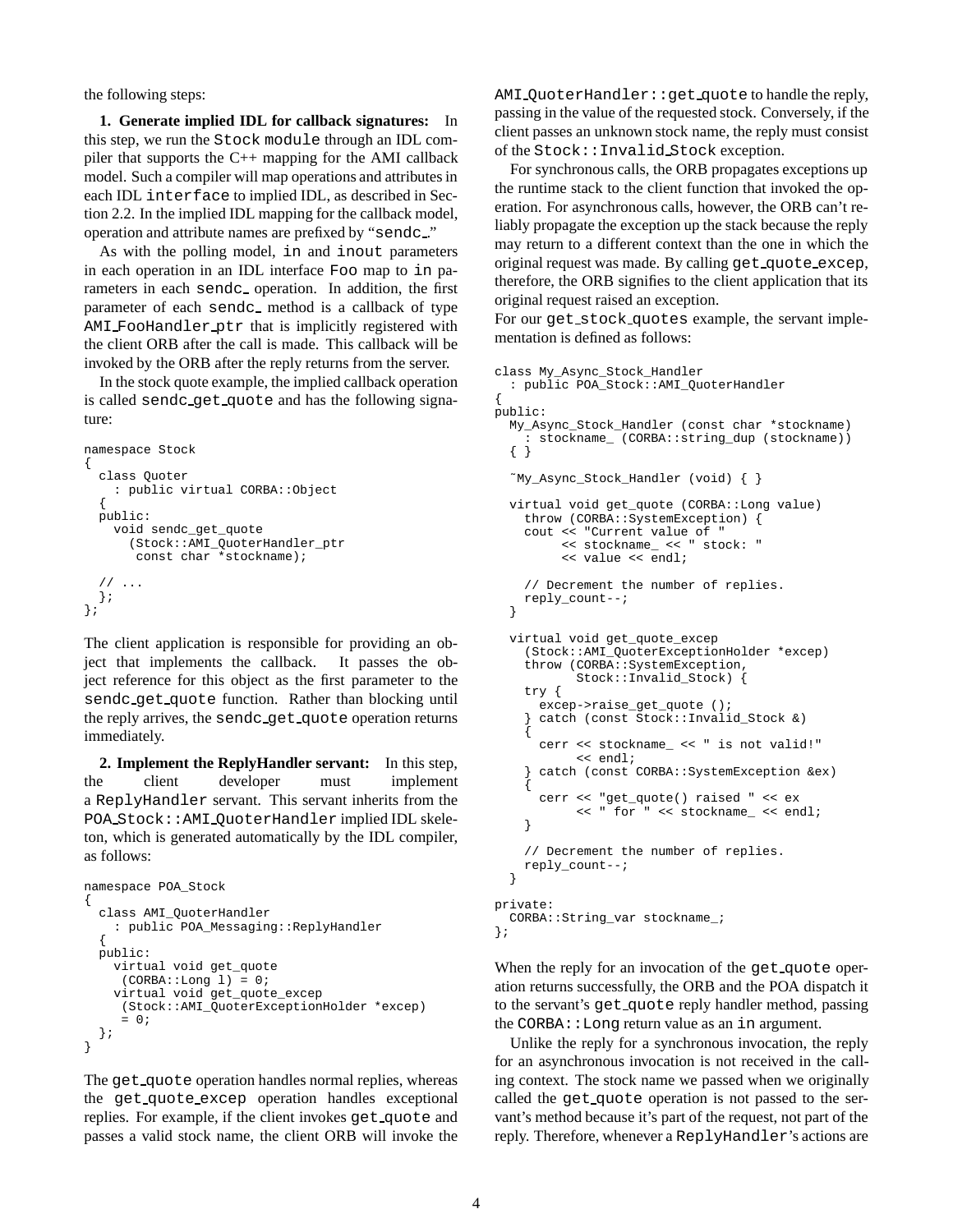based on its input arguments, such as in our example where we print the name of the stock, you must provide those input values explicitly to the ReplyHandler servant. We do this by passing the stock name to the servant's constructor.

**3. Rewrite the client to use callbacks:** This step involves reimplementing the client get stock quotes function. It uses the generated sendc\_qet\_quote operation to invoke the calls asynchronously and initializes the ReplyHandler callbacks, as follows:

```
void get_stock_quotes
  (CORBA::ORB_ptr orb,
   Stock::Quoter_ptr quoter_ref)
{
 My_Async_Stock_Handler *
    handlers[MAX_ORBS];
  Stock::AMI_QuoterHandler_var
   handler_refs[MAX_ORBS];
  int i;
  // Initialize ReplyHandler servants.
  for (i = 0; i < MAX_ORBS; i++)handlers[i] =
     new My_Async_Stock_Handler (orbs[i]);
  // Initialize ReplyHandler object refs.
  for (i = 0; i < MAX_ORES; i++)handler_refs[i] = handlers[i]->_this ();
  // Make asynchronous two-way calls using
  // the callback model.
  for (i = 0; i < MAX ORBS; i++)
    quoter_ref->sendc_get_quote
      (handler_refs[i],
       orbs[i]);
```
Once the asynchronous calls are all invoked, the client can simply wait in the ORB's event loop for replies to arrive, as follows:

```
// Callbacks are invoked during the ORB's
// event loop processing. We'll keep
// iterating until all replies have been
// received.
while (reply_count > 0)
  if (orb->work_pending ())
    orb->perform_work ();
// ...
```
}

Because this client runs an ORB event loop, it effectively plays the role of both a server *and* a client. As before, the get stock quotes function doesn't do anything other than wait for result callbacks, although the perform work method can dispatch other CORBA requests, as well. Applications that use the AMI callback model would normally perform other processing in between calls to perform work, however, and thus would avoid busy loops like the one shown here. It is important to note that perform work is essentially a nonblocking call. Unlike the blocking  $ORB:$ : run function we've used in previous columns, perform work carries out an implementation-defined unit of work (if any) and then returns. The work pending function returns true only when the ORB has work to do.

**Evaluating the AMI callback model:** A benefit of the AMI callback model is that it helps solve the problems with

waiting efficiently for long latency calls to complete. With this technique, long-running calls don't interfere with other calls. It also allows single-threaded applications to avoid blocking while waiting for responses. This feature potentially makes programming easier and avoids the need to determine the best threading model to use for the application.

We described problems with callback-based servers in a previous column [4]. For instance, we pointed out problems with distributed callbacks that are caused by the server having to manage and keep track of many callback objects, their registrations, and the data sent to them. Fortunately, these problems do not arise with the AMI callback model because the server ORB treats the asynchronous request as it does a synchronous request, *i.e.*, it dispatches the request and returns the reply. The client ORB, not the server, handles the asynchronous aspects of the reply. In fact, existing CORBA servers need not be changed at all to handle AMI requests.

The AMI callback model requires client programmers to write more code than either the synchronous model or the AMI polling model, however. In particular, client programmers must write the My Async Stock Handler servant, as well as the associated client event loop code to manage the asynchronous replies.

For applications that are already event-driven, this extra code may not incur much additional effort. However, for "pure" clients it can be inconvenient to restructure the code to support callbacks. For instance, memory management is more complicated, as is scoping of variables needed in the callback methods. Our simple example solved the latter problem by defining several global variables. However, the use of global variables generally yields overly coupled applications.

Therefore, despite being simpler than the equivalent DII code, the AMI programming model is not as simple as that of synchronous invocations. In fact, asynchronous applications can be difficult to understand and maintain because their code structures do not represent their calling patterns [5]. In addition, handling exceptions by writing separate methods is nonintuitive.

## **3 Concluding Remarks**

This column illustrated how to write  $C_{++}$  programs that use the polling and callback models defined in the asynchronous method invocation (AMI) section of the new CORBA Messaging specification. An important consequence of both the callback and polling models is that multiple two-way AMIs can be processed asynchronously within a single thread of control. This design simplifies the need for concurrency control that would otherwise be required if multiple threads were used to process multiple two-way synchronous calls simultaneously.

Interestingly, the CORBA Messaging specification allows clients to use the AMI models without requiring any modifications to servers. That's because the CORBA Messaging specification treats asynchronous invocations as a client